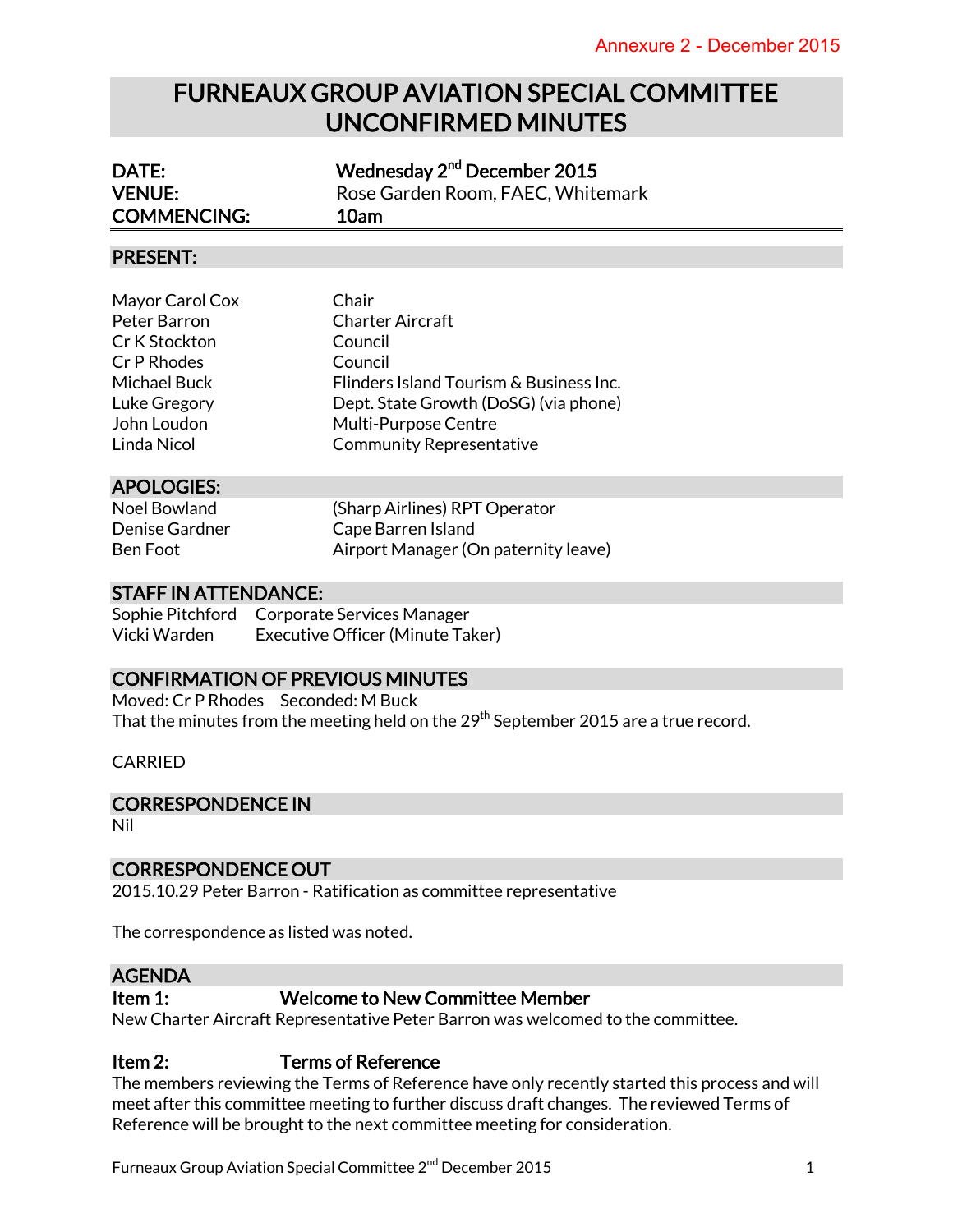# Item 3: Airport Business Plan (Non Airside) – April 2015 Council Meeting Motion

All work in this area has been put on hold until the airside prioritised work has been completed.

# Item 4: Council's Aviation Policy

The Flinders Council Aviation Policy is due for review and is on the agenda of the 3rd December Councillor Workshop. As soon as it has been reviewed, it will be emailed to committee members for discussion at the next committee meeting early in the year. The policy will then go through the usual Council process for adoption.

## Item 4: Runway 14/32 Priority Pavement Repair Program

Sophie Pitchford provided an update.

Works and Services staff have been concentrating on priority repairs. Patching has been done according to engineers' specifications. The bitumen truck is here and the bitumen storage tank is coming on the boat next week. The patched areas were primed yesterday and sealing will be complete by the 14<sup>th</sup> of December. Once the sealing works are completed the Engineer will inspect the works and provide a recommendation to Council, Sharp Airlines and CASA as to the serviceability of the runway in all weather conditions. Subject to the works meeting the requirements of the Engineer, Sharp Airlines and subsequently CASA, the current NOTAM restricting use of the runway in wet conditions (5mm of rain in a 24 hour period) should be removed before Christmas.

The end of the runway can't be redone until Council gets a specific roller to compact the sub-base. Council is currently sourcing a second-hand roller and the cost is likely to be between \$40,000 and \$60,000. Unfortunately it is not possible to use a roller suitable for the runway on roads as well as it will be too heavy.

Q: Have we heard about the RAMP application?

A: There has been no news yet but hoping to hear by the end of this week.

## Item 5: Runway Business Case

Sophie Pitchford provided an update on this project on behalf of Raoul Harper.

Work has commenced on the development of a business case for a new runway at the airport. When the decision to develop the business case was made the initial intention was to complete the business case over 6-8 months and the overall runway upgrade project in around 5 years. However, following the recent issues with CASA and the potential regulatory and operational risks associated with the existing runway, the decision was made to accelerate development of the business case with a view to completing the first stage of the business case by late December/ early January 2015 with the remainder of the business case completed before the end of the financial year.

An investment logic and project scoping workshop was conducted in Melbourne in late October 2015. The workshop was facilitated by Business Case Solutions (Karen O'Shanessy) and attended by the core technical consultants who will be assisting with development of the business case. Outputs of the workshop will enable Council to finalise the first stage of the preliminary business case, which is currently being prepared and will be completed by the end of this month.